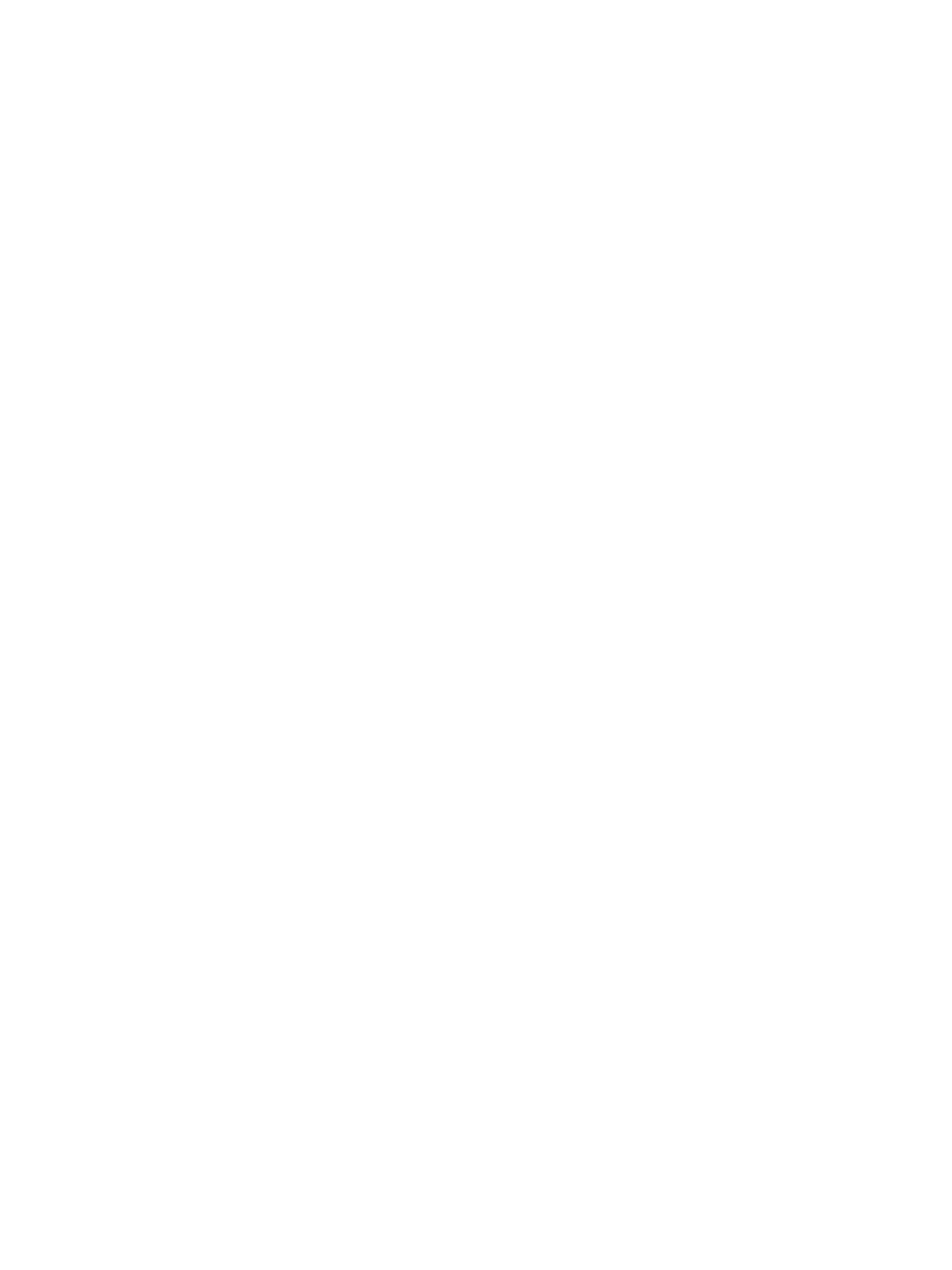## **Table of contents**

| 1              | <b>Safety</b>                                | 4              |
|----------------|----------------------------------------------|----------------|
| 1.1            | About this Manual                            | $\overline{4}$ |
| 1.2            | Legal Information                            | 4              |
| 1.3            | <b>Safety Precautions</b>                    | 4              |
| 1.4            | Important Safety Instructions                | 5              |
| 1.5            | Safety Addendum                              | 6              |
| 1.6            | Important Notices - Illumination Safety      | 6              |
| 1.7            | <b>Important Notices</b>                     | $\overline{7}$ |
| 1.8            | <b>Customer Support and Service</b>          | 8              |
| $\overline{2}$ | <b>Unpacking</b>                             | $\overline{9}$ |
| 3              | <b>Product Description</b>                   | 10             |
| 4              | <b>Mounting Accessories</b>                  | 11             |
| 5              | <b>Preparing Wiring</b>                      | 12             |
| 6              | Installing a microSD card (optional)         | 13             |
| 7              | Installing a Surveillance Cabinet and Camera | 15             |
| 7.1            | Installing the Wall Mount                    | 15             |
| 7.2            | Attaching the Mounting Cap and the Camera    | 15             |
| 8              | <b>Installing a Roof Mount and Camera</b>    | 17             |
| 8.1            | Installing the Roof Mount                    | 17             |
| 8.2            | Attaching the Mounting Cap and the Camera    | 18             |
| 9              | <b>Connection</b>                            | 21             |
| 10             | <b>Maintenance</b>                           | 23             |
| 11             | <b>Decommissioning</b>                       | 24             |
| 11.1           | Transfer                                     | 24             |
| 11.2           | Disposal                                     | 24             |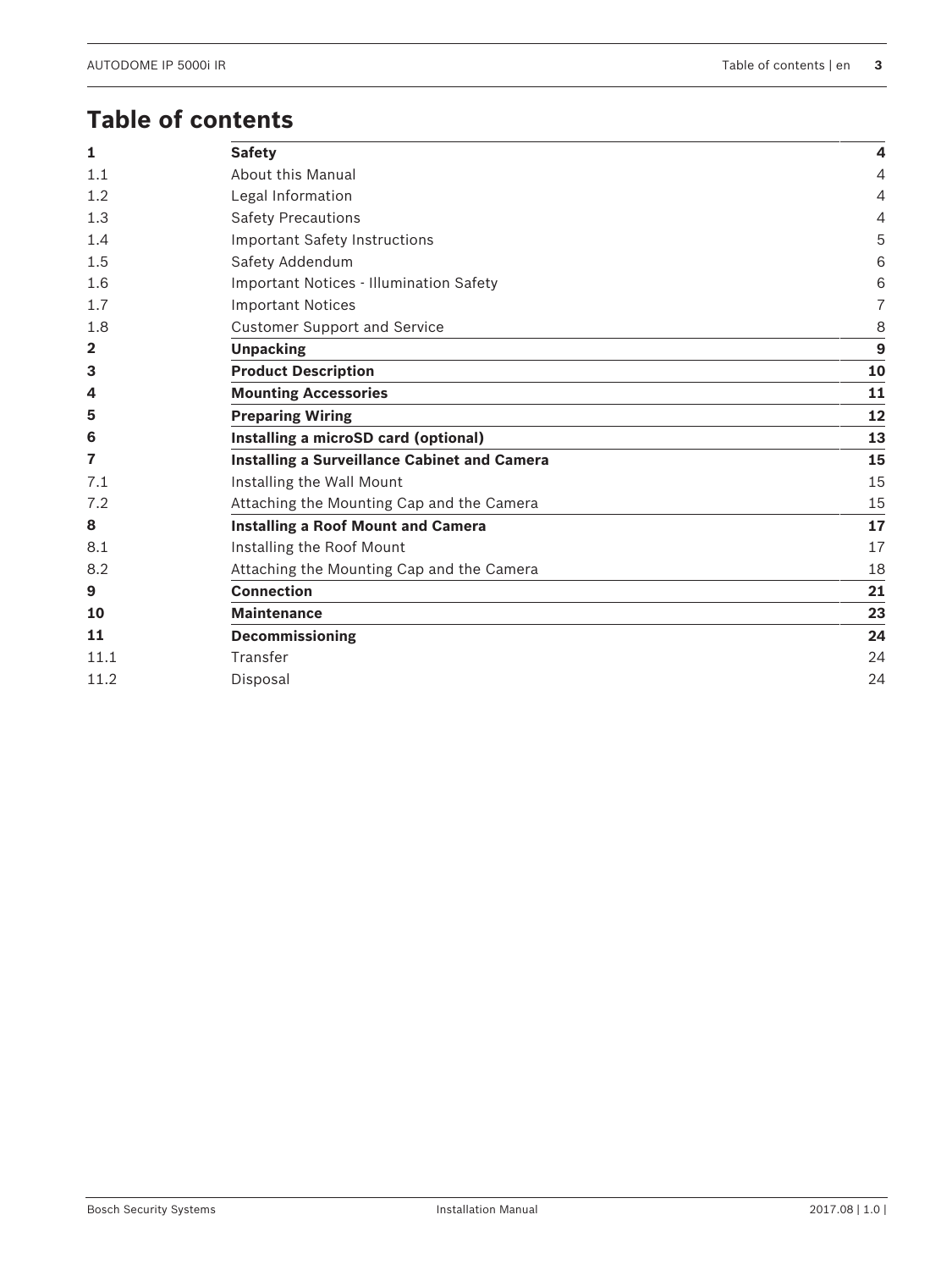## **1 Safety**

## **1.1 About this Manual**

This manual has been compiled with great care and the information it contains has been thoroughly verified. The text was complete and correct at the time of printing. Because of the ongoing development of products, the content of the manual may change without notice. Bosch Security Systems accepts no liability for damage resulting directly or indirectly from faults, incompleteness, or discrepancies between the manual and the product described.

## **1.2 Legal Information**

## **Copyright**

This manual is the intellectual property of Bosch Security Systems, Inc. and is protected by copyright. All rights reserved.

## **Trademarks**

All hardware and software product names used in this document are likely to be registered trademarks and must be treated accordingly.

## **1.3 Safety Precautions**

In this manual, the following symbols and notations are used to draw attention to special situations:



## **Danger!**

High risk: This symbol indicates an imminently hazardous situation such as "Dangerous Voltage" inside the product. If not avoided, this will result in an electrical shock, serious bodily injury, or death.



## **Warning!**

Medium risk: Indicates a potentially hazardous situation. If not avoided, this may result in minor or moderate injury.



## **Caution!**

Low risk: Indicates a potentially hazardous situation. If not avoided, this may result in property damage or risk of damage to the unit.



## **Notice!**

This symbol indicates information or a company policy that relates directly or indirectly to the safety of personnel or protection of property.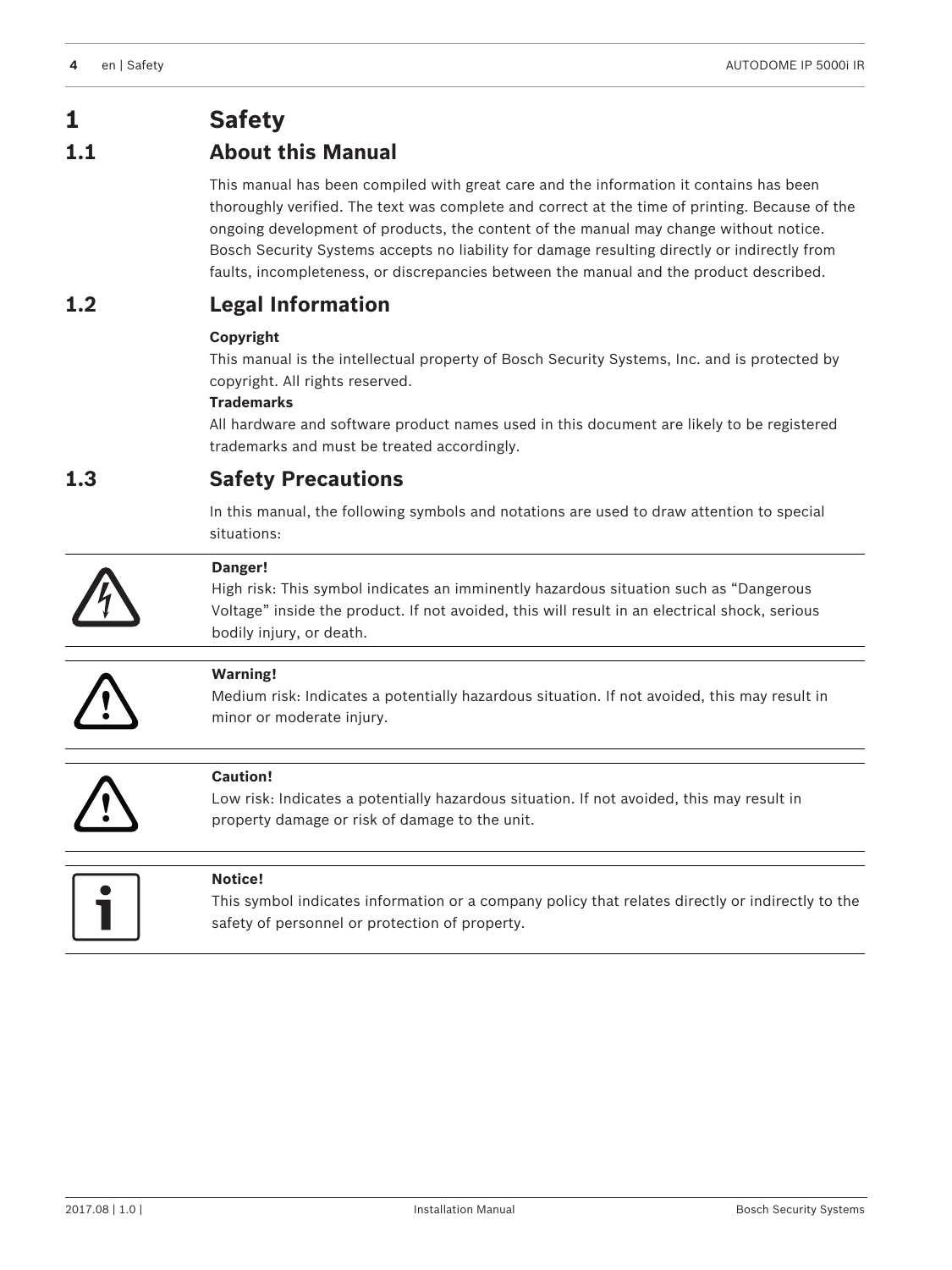## **1.4 Important Safety Instructions**

Read, follow, and retain for future reference all of the following safety instructions. Follow all warnings before operating the device.

- 1. Clean only with a dry cloth. Do not use liquid cleaners or aerosol cleaners.
- 2. Do not install device near any heat sources such as radiators, heaters, stoves, or other equipment (including amplifiers) that produce heat.
- 3. Never spill liquid of any kind on the device.
- 4. Take precautions to protect the device from power and lightning surges.
- 5. Adjust only those controls specified in the operating instructions.
- 6. Operate the device only from the type of power source indicated on the label.
- 7. Unless qualified, do not attempt to service a damaged device yourself. Refer all servicing to qualified service personnel.
- 8. Install in accordance with the manufacturer's instructions in accordance with applicable local codes.
- 9. Use only attachments/accessories specified by the manufacturer.
- 10. Protect all connection cables from possible damage, particularly at connection points.

#### **Caution!**

**!** 

Installation must be made by qualified personnel and conform to ANSI/NFPA 70 (the National Electrical Code® (NEC)), Canadian Electrical Code, Part I (also called CE Code or CSA C22.1), and all applicable local codes. Bosch Security Systems, Inc. accepts no liability for any damages or losses caused by incorrect or improper installation.

**All-pole power switch -** Incorporate an all-pole power switch, with a contact separation of at least 3 mm, into the electrical installation of the building. If it is needed to open the housing, use this all-pole switch as the main disconnect device for switching off the voltage to the unit. **Camera signal -** Protect the cable with a primary protector if the camera signal is beyond 140 feet, in accordance with *NEC800 (CEC Section 60)*.

**Fuse rating -** For security protection of the device, the branch circuit protection must be secured with a maximum fuse rating of 16A. This must be in accordance with *NEC800 (CEC Section 60)*.

**Outdoor signals -** The installation for outdoor signals, especially regarding clearance from power and lightning conductors and transient protection, must be in accordance with *NEC725* and *NEC800 (CEC Rule 16-224* and *CEC Section 60)*.

**Power disconnect** - Units have power supplied whenever the power cord is inserted into the power source, or when High Power-over-Ethernet (High PoE) power is provided over the Ethernet CAT 5E/6 cable. The power cord is the main power disconnect device for switching off the voltage for all units. When High PoE or PoE+ (820.3at) is used to power the unit, the power is provided over the Ethernet cable, which is then the main power disconnect device for switching off the voltage for all units.

**Video loss -** Video loss is inherent to digital video recording; therefore, Bosch Security Systems cannot be held liable for any damage that results from missing video information. To minimize the risk of losing information, we recommend multiple, redundant recording systems, and a procedure to back up all analog and digital information.



#### **Caution!**

Always securely tighten all fittings to ensure a liquid-tight seal. Failure to do so could allow water to enter the housing and damage the units. If a sealant is used, ensure that it is a neutral cure type. Sealants that release acetic acid may harm electronics. Use drip loops on the wiring outside the housing.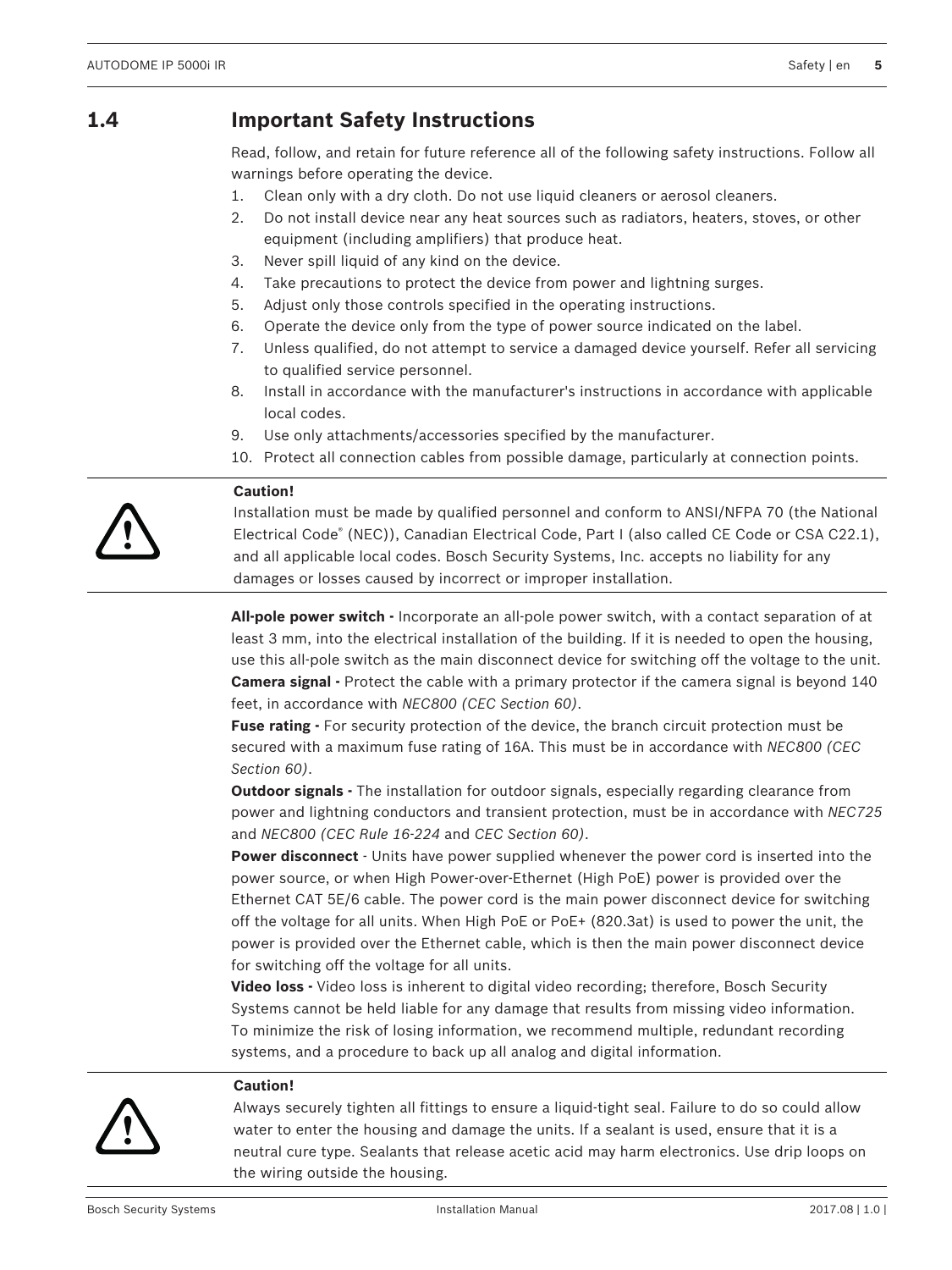Always use Teflon tape and sealant on connector threads of any mount (sold separately by Bosch or user-supplied).



#### **Notice!**

Bosch recommends the use of surge/lightning protection devices (sourced locally) to protect network and power cables and the camera installation site. Refer to NFPA 780, Class 1 & 2, UL96A, or the equivalent code appropriate for your country/region, and to local building codes. Refer also to the installation instructions of each device (surge protector where the cable enters the building, midspan, and camera).

## **1.5 Safety Addendum**

## **Notice!**

Risk of water ingress



Securely seal all fittings and connection points between the device and all mounts to ensure a liquid-tight seal. Failure to do so could allow water to enter the housing and damage the device. Always use Teflon tape and sealant on connector threads of any mount (sold separately by Bosch or user-supplied).

If a sealant is used, ensure that it is a neutral cure type. Sealants that release acetic acid may harm electronics.

Use drip loops on the wiring outside the housing.

## **1.6 Important Notices - Illumination Safety**



**Notice!**

This product has been tested according to standard IEC62471:2006 "Photobiological safety of lamps and lamp systems". The product emissions meets the EXEMPT Group limit for Cornea/Lens infrared hazard as defined by IEC 62471:2006. The product was found to meet the EXEMPT Group exposure limits for IR LEDs.

The IEC 62471 provides the methods to determine the risk group of any lamp or any product incorporating a lamp. The risk groups in IEC 62471 indicate the degree of risk from potential optical radiation hazards. The risk groups were developed based upon decades of lamp use experience and the analysis of accidental injuries related to optical radiation emission.

**EXEMPT Group** – no optical hazard is considered reasonably foreseeable, even for continuous, unrestricted use. Typical examples are most frosted incandescent lamps and fluorescent lamps used in domestic applications.

**Exposure Hazard Value (EHV)** is a ratio of the Exposure Level (distance, exposure time) to Exposure Limit Value (ELV). When EHV is greater than 1, the device has exceeded the Exposure Limit Values for a particular Risk Group. The ELV is the level where optical radiation to the eye or skin is not expected to result in adverse biological effects.

The **Hazard Distance (HD)** is the distance from the source at which the Exposure Level equals the appropriate ELV. In other words, when EHV=1 for a particular Risk Group.

Regarding the Cornea / Lens infrared hazard of this product, the Exposure Hazard Value (EHV) at a test distance of 200mm is 2.19 based on EXEMPT Group exposure limits. The EHV based on Risk Group 1 limits is 0.386. The HD for the Exempt Group is 297 mm.

These values have been summarized in the table below:

|        | <b>EXEMPT Group Limits</b> |             |     |  |
|--------|----------------------------|-------------|-----|--|
| Hazard | t, duration                | d, distance | EHV |  |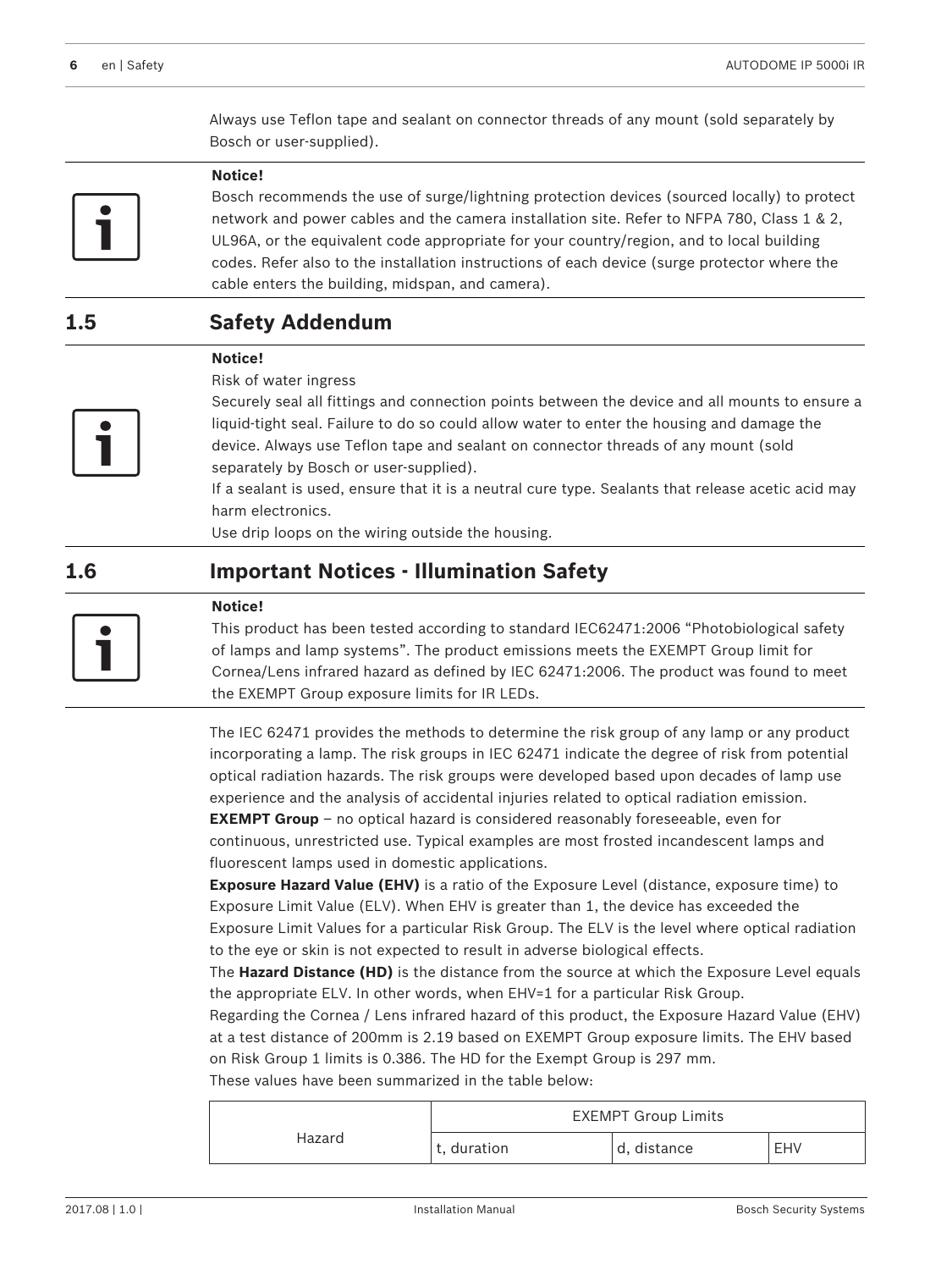| Cornea / Lens   | 1000 s          | 200 mm | 2.19 |
|-----------------|-----------------|--------|------|
| Infrared Hazard | Hazard Distance | 279 mm |      |

## **1.7 Important Notices**

## **UL Disclaimer**

Underwriter Laboratories Inc. ("UL") has not tested the performance or reliability of the security or signaling aspects of this product. UL has only tested fire, shock and/or casualty hazards as outlined in Standard(s) for Safety for Information Technology Equipment, UL 60950-1 . UL Certification does not cover the performance or reliability of the security or signaling aspects of this product.

UL MAKES NO REPRESENTATIONS, WARRANTIES, OR CERTIFICATIONS WHATSOEVER REGARDING THE PERFORMANCE OR RELIABILITY OF ANY SECURITY OR SIGNALING-RELATED FUNCTIONS OF THIS PRODUCT.



## **Notice!**

This is a **class A** product. In a domestic environment this product may cause radio interference, in which case the user may be required to take adequate measures.

## **FCC & ICES Information**

#### *(U.S.A. and Canadian Models Only)*

This device complies with part 15 of the FCC Rules. Operation is subject to the following conditions:

- this device may not cause harmful interference, and
- this device must accept any interference received, including interference that may cause undesired operation.

NOTE: This equipment has been tested and found to comply with the limits for a **Class A** digital device, pursuant to Part 15 of the FCC Rules and ICES-003 of Industry Canada. These limits are designed to provide reasonable protection against harmful interference when the equipment is operated in a **commercial environment**. This equipment generates, uses, and radiates radio frequency energy and, if not installed and used in accordance with the instruction manual, may cause harmful interference to radio communications. Operation of this equipment in a residential area is likely to cause harmful interference, in which case the user will be required to correct the interference at his expense.

Intentional or unintentional modifications, not expressly approved by the party responsible for compliance, shall not be made. Any such modifications could void the user's authority to operate the equipment. If necessary, the user should consult the dealer or an experienced radio/television technician for corrective action.

The user may find the following booklet, prepared by the Federal Communications Commission, helpful: How to Identify and Resolve Radio-TV Interference Problems. This booklet is available from the U.S. Government Printing Office, Washington, DC 20402, Stock No. 004-000-00345-4.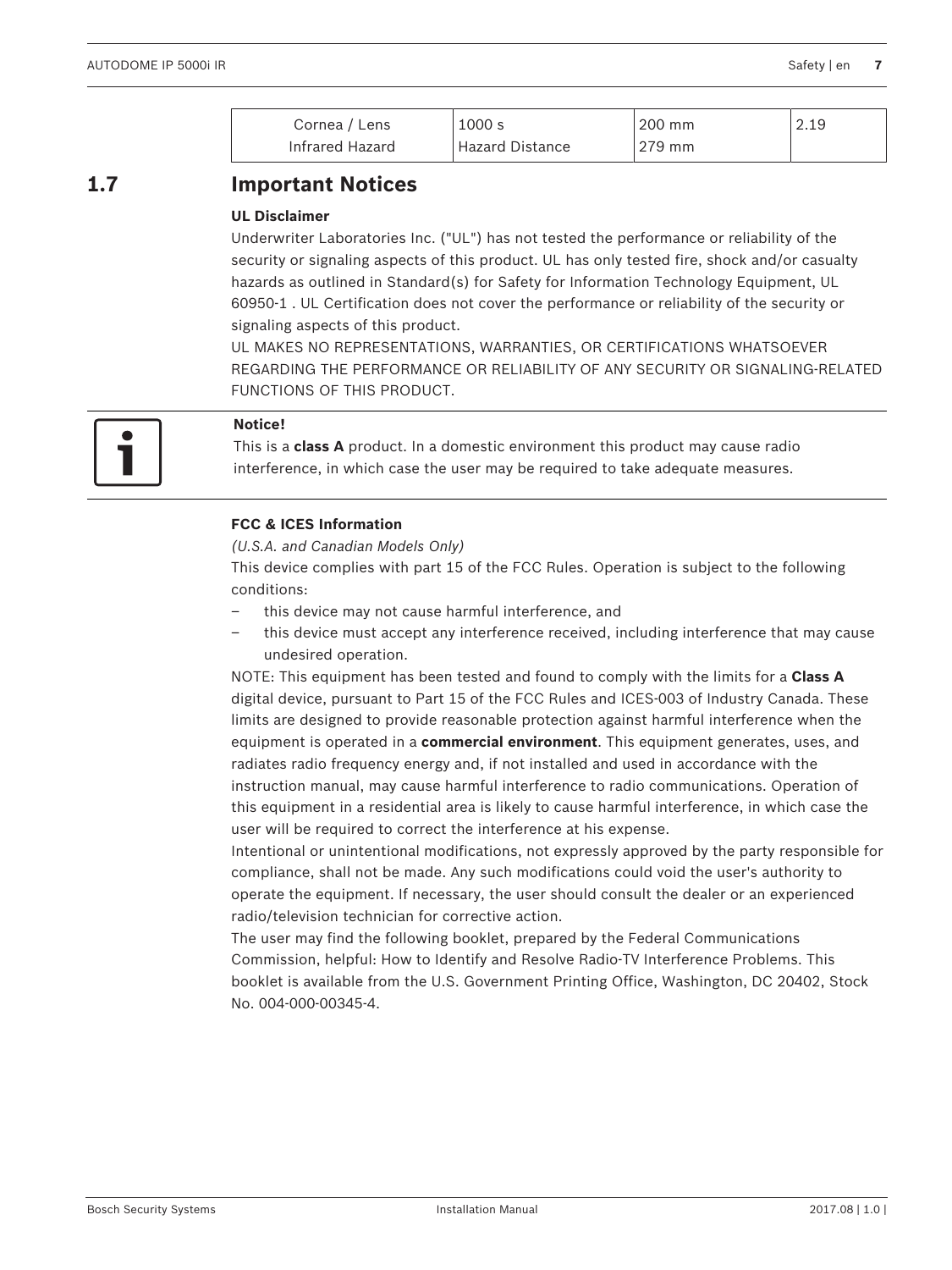## **1.8 Customer Support and Service**

If this unit needs service, contact the nearest Bosch Security Systems Service Center for authorization to return and shipping instructions.

**Service Centers**

#### **USA**

Telephone: 800-366-2283 or 585-340-4162 Fax: 800-366-1329

Email: cctv.repair@us.bosch.com

#### **Customer Service**

Telephone: 888-289-0096 Fax: 585-223-9180

Email: security.sales@us.bosch.com

## **Technical Support**

Telephone: 800-326-1450 Fax: 585-223-3508 or 717-735-6560 Email: technical.support@us.bosch.com

## **Repair Center**

Telephone: 585-421-4220 Fax: 585-223-9180 or 717-735-6561 Email: security.repair@us.bosch.com

#### **Canada**

Telephone: 514-738-2434 Fax: 514-738-8480

#### **Europe, Middle East & Africa Region**

Please contact your local distributor or Bosch sales office. Use this link: *http://www.boschsecurity.com/startpage/html/europe.htm*

#### **Asia Pacific Region**

Please contact your local distributor or Bosch sales office. Use this link: *http://www.boschsecurity.com/startpage/html/asia\_pacific.htm*

#### **More Information**

For more information please contact the nearest Bosch Security Systems location or visit www.boschsecurity.com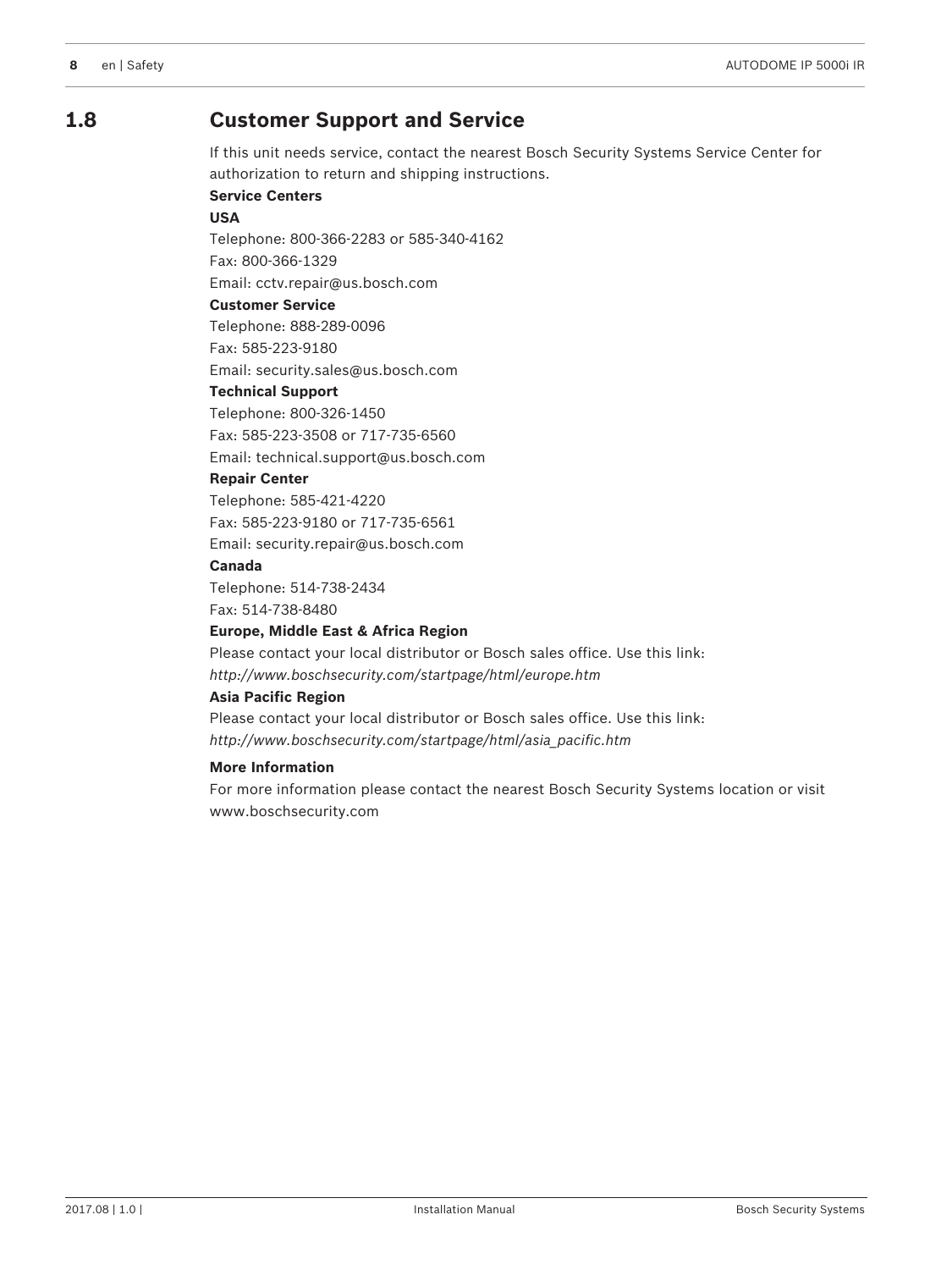## **2 Unpacking**

- This equipment should be unpacked and handled with care. Check the exterior of the packaging for visible damage. If an item appears to have been damaged in shipment, notify the shipper immediately.
- Verify that all the parts listed in the Parts List below are included. If any items are missing, notify your Bosch Security Systems Sales or Customer Service Representative.
- Do not use this product if any component appears to be damaged. Please contact Bosch Security Systems in the event of damaged goods.
- The original packing carton is the safest container in which to transport the unit and must be used if returning the unit for service. Save it for possible future use.

| Quantity       | <b>Component</b>                |  |
|----------------|---------------------------------|--|
| 1              | AUTODOME IP 5000i IR camera     |  |
| 1              | Screwdriver, T15 Torx           |  |
| $\overline{4}$ | MAC address labels              |  |
|                | Pendant interface plate         |  |
|                | M4 screw                        |  |
|                | <b>Quick Installation Guide</b> |  |
| 1              | Safety instructions             |  |
|                | Technical description (EAC)     |  |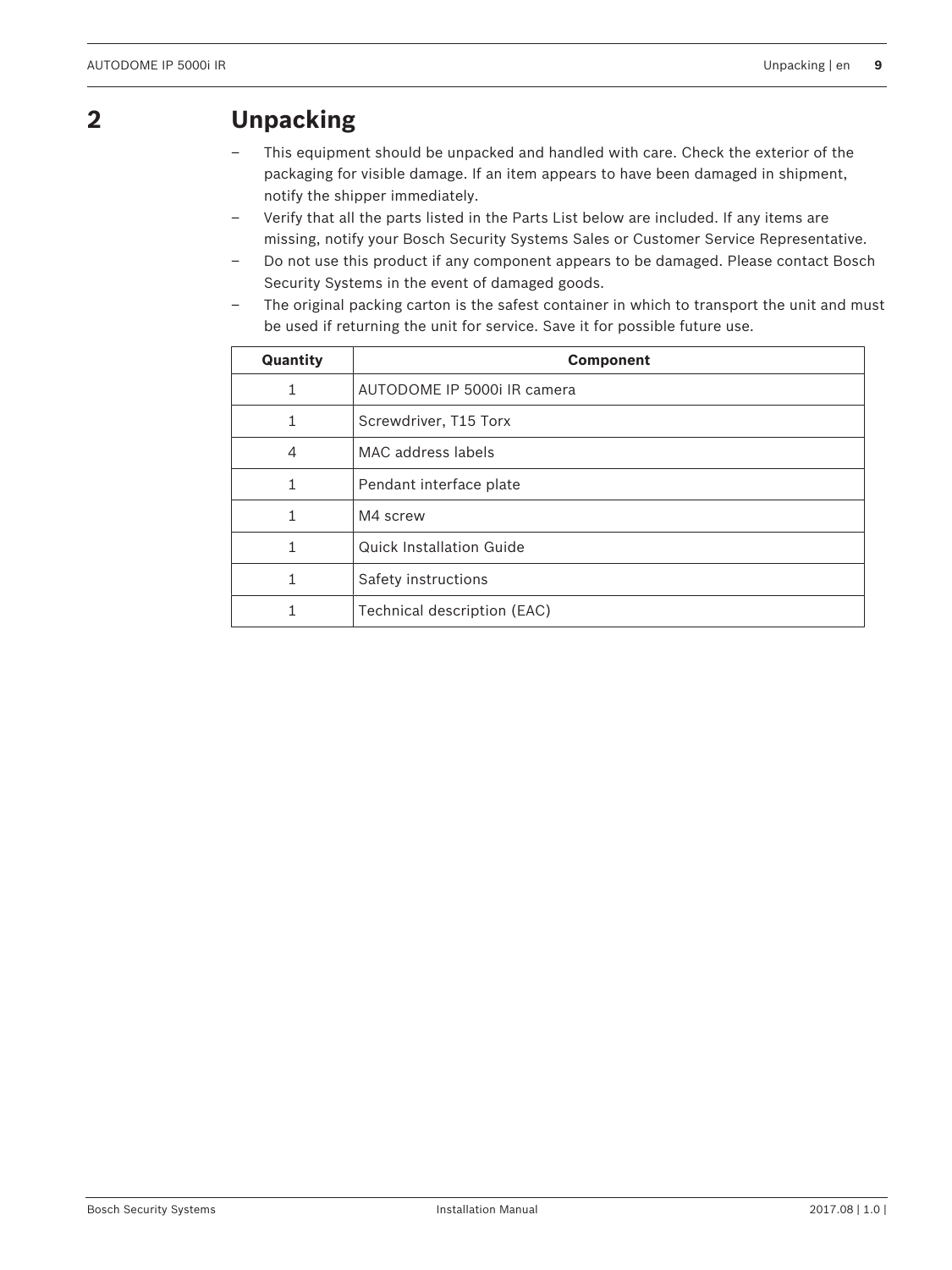

## **3 Product Description**

Keep your security in focus with the many features of the AUTODOME IP 5000i IR camera. The camera is carefully tuned to deliver detailed 1080p60 HD images during daylight and full details under low-light or no light conditions with the intelligent IR illuminator. The illuminator automatically adjusts the IR intensity according to zoom and field of view to ensure that the scene is illuminated uniformly.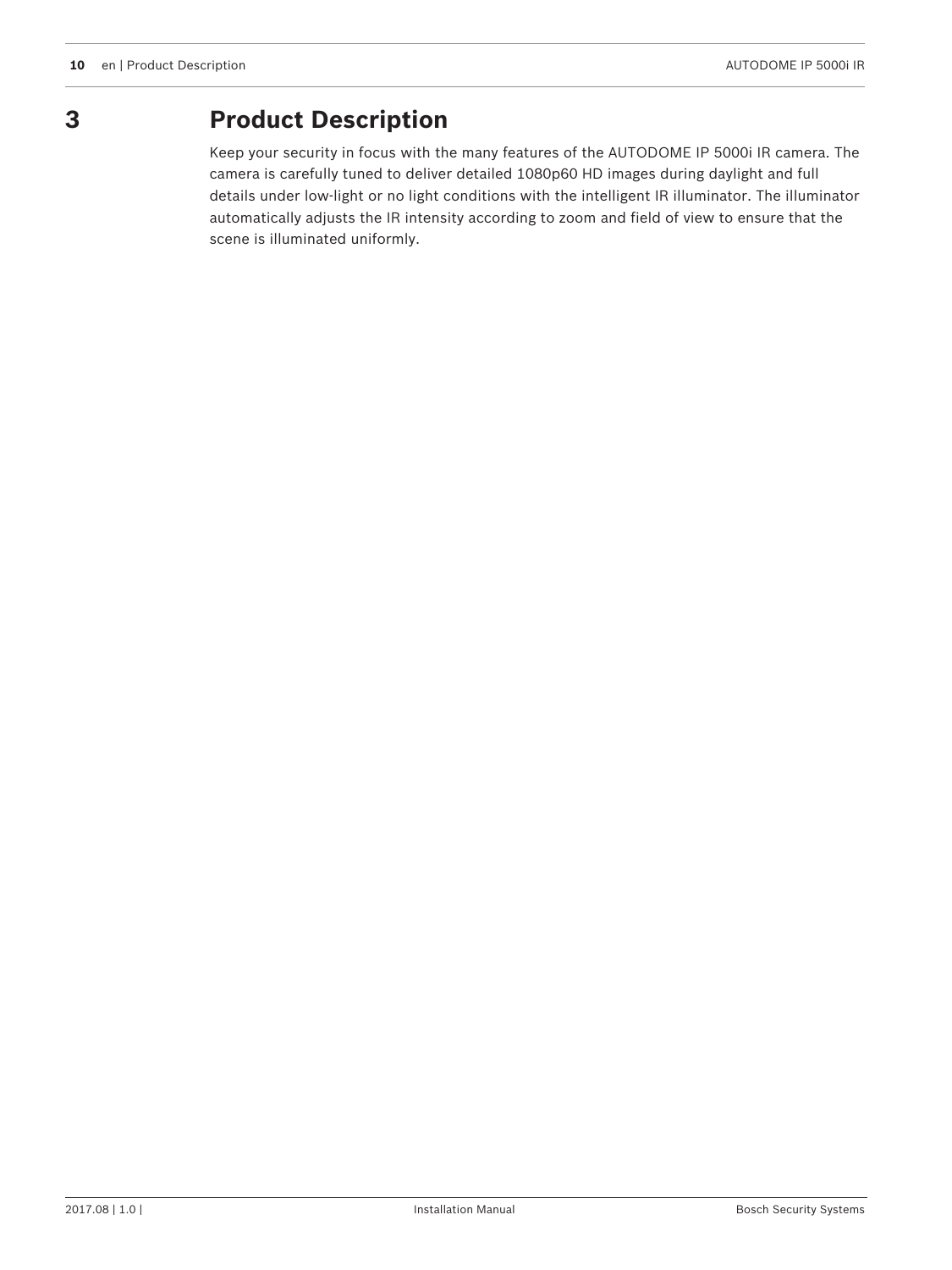## **4 Mounting Accessories**

| <b>Model Number</b>                 | <b>Description</b>                                         | <b>Installation Location</b>                                                         |
|-------------------------------------|------------------------------------------------------------|--------------------------------------------------------------------------------------|
| NDA-U-WMT                           | Pendant wall mount                                         | Indoor walls (direct installation)<br>Outdoor walls (onto NDA-U-PAx or<br>NDA-U-WMP) |
| NDA-U-PAO<br>NDA-U-PA1<br>NDA-U-PA2 | Surveillance cabinet<br>(24VAC, 120VAC, or 230VAC)         | Indoor/outdoor walls                                                                 |
| NDA-U-CMT                           | Corner mount adapter                                       | Corner of a building                                                                 |
| NDA-U-PMAL                          | Pole mount adapter (large)                                 | Poles that support surveillance<br>cameras                                           |
| NDA-U-WMP                           | Mount plate for wall mount, corner<br>mount, or pole mount | Indoor/outdoor walls                                                                 |
| NDA-U-RMT                           | Pendant parapet mount                                      | Roofs                                                                                |
| LTC 9230/01                         | Flat roof mount adapter                                    | Flat roofs                                                                           |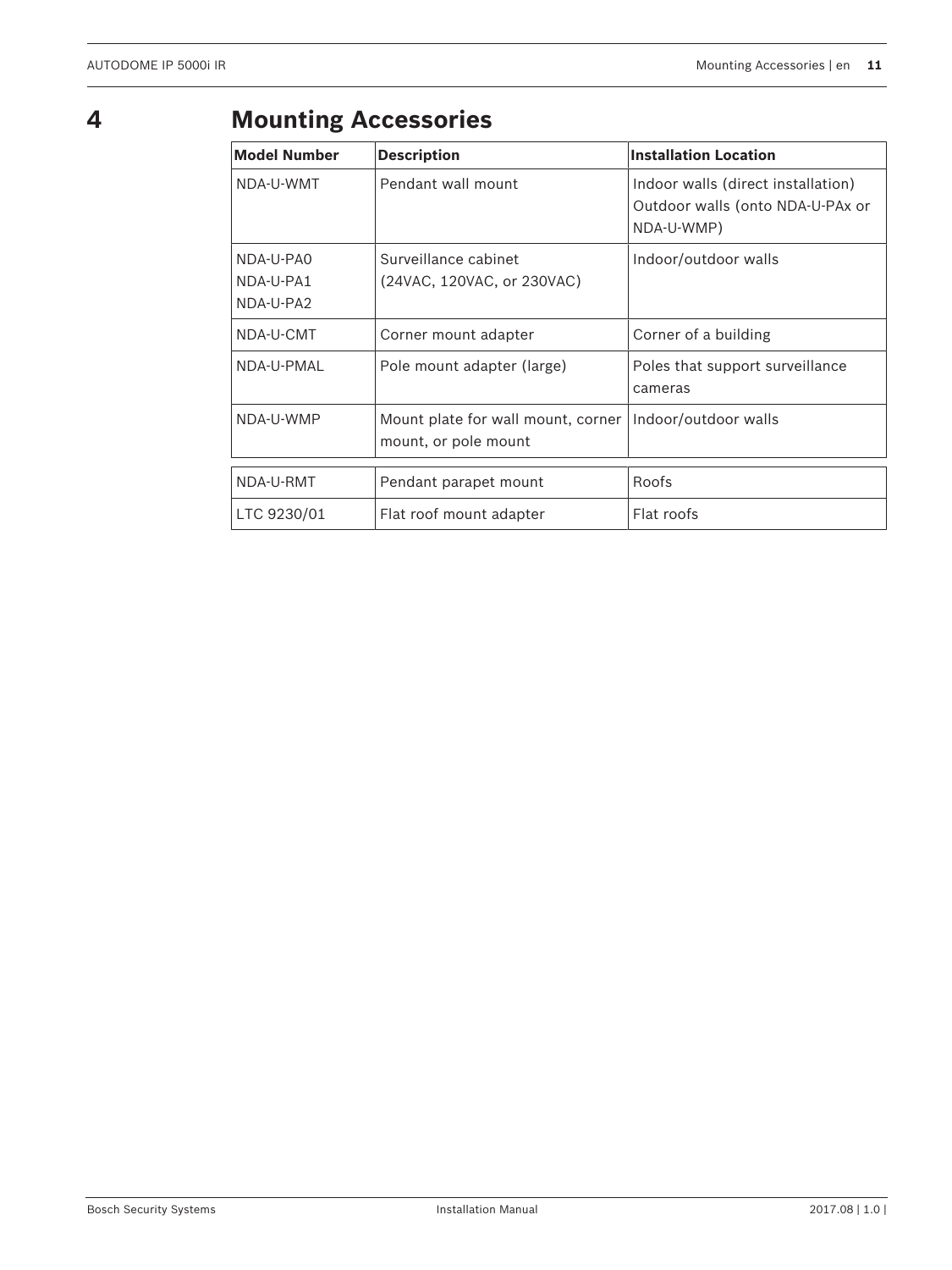## **5 Preparing Wiring**

4 Prepare and install all wiring for 24 VAC, PoE+ (Cat5e/Cat6), alarms, and audio as necessary. For 24 VAC, follow the recommendations for maximum cable distance and wire gage.

## **Maximum cable distance in meters (feet) per minimum cable diameter**

The following table identifies the recommended transmission distance (maximum) in meters (feet), based on the specified wattage, per the minimum cable diameter (in mm²), when the cable diameter is fixed and the maximum permitted power consumption for 24 VAC is 10%. For example, for a device of 20 W and a minimum cable diameter of 1.0 mm², the recommended transmission distance is 42 m (141 feet) from the transformer.

| Models              | <b>Watts</b> | $1.0 \text{ mm}^2$ | $1.5$ mm <sup>2</sup> | $2.5$ mm <sup>2</sup>    | $4.0$ mm <sup>2</sup>             |
|---------------------|--------------|--------------------|-----------------------|--------------------------|-----------------------------------|
| Indoor<br>(ceiling) | 20           | 42 m (141 ft)      | 68 m (225 ft)         | $109 \text{ m}$ (358 ft) | $ 275 \text{ m} (905 \text{ ft})$ |
| Outdoor             | 30           | 28 m (94 ft)       | 45 m (150 ft)         | 72 m (238 ft)            | 183 m (603 ft)                    |

## **Wire Gage**

Note: Metric wire sizes are standard DIN sizes, ISO6722, mm².

| <b>Wire diameter (mm<sup>2</sup>)</b> | <b>AWG</b> |
|---------------------------------------|------------|
| 1.0                                   | 18         |
| 1.5                                   | 16         |
| 2.5                                   | 14         |
| 4.0                                   | 12         |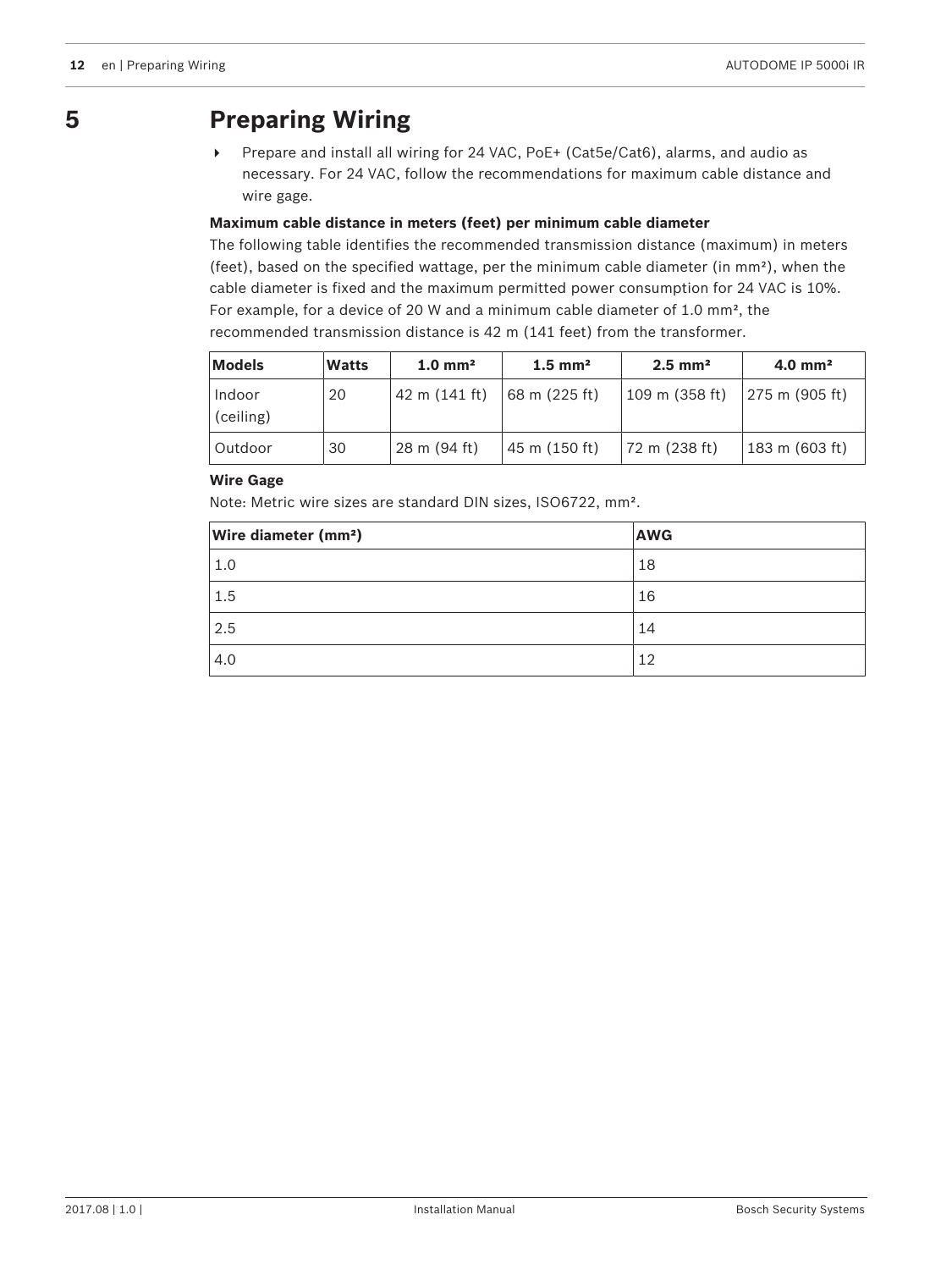## **6 Installing a microSD card (optional)**

- 1. Loosen the 2 Hex screws in the back of the camera housing.
- 2. Remove the housing cover.



- 3. Insert the card into the slot.
- 4. Replace the housing cover.
- 5. Tighten the screws on the housing cover.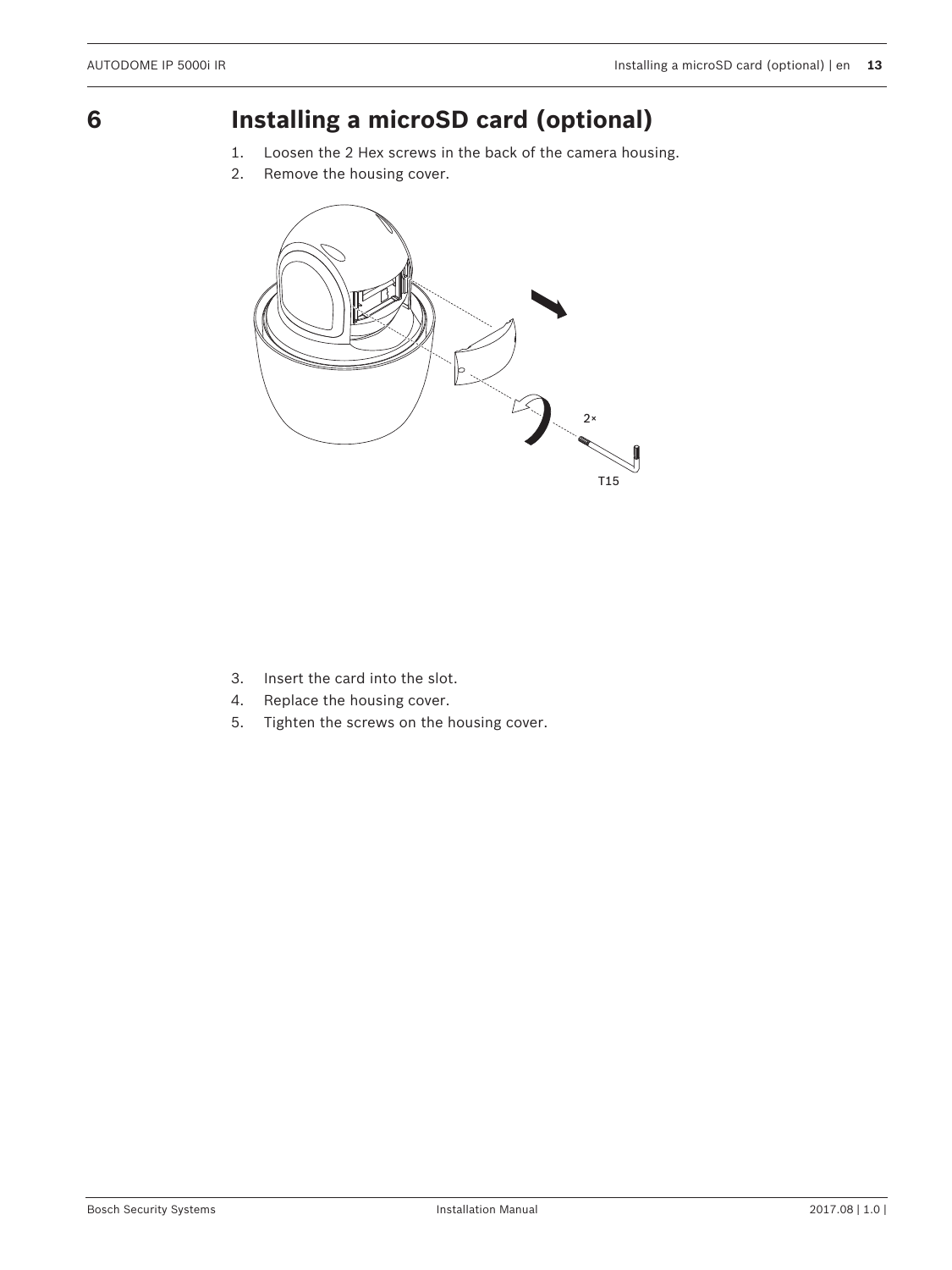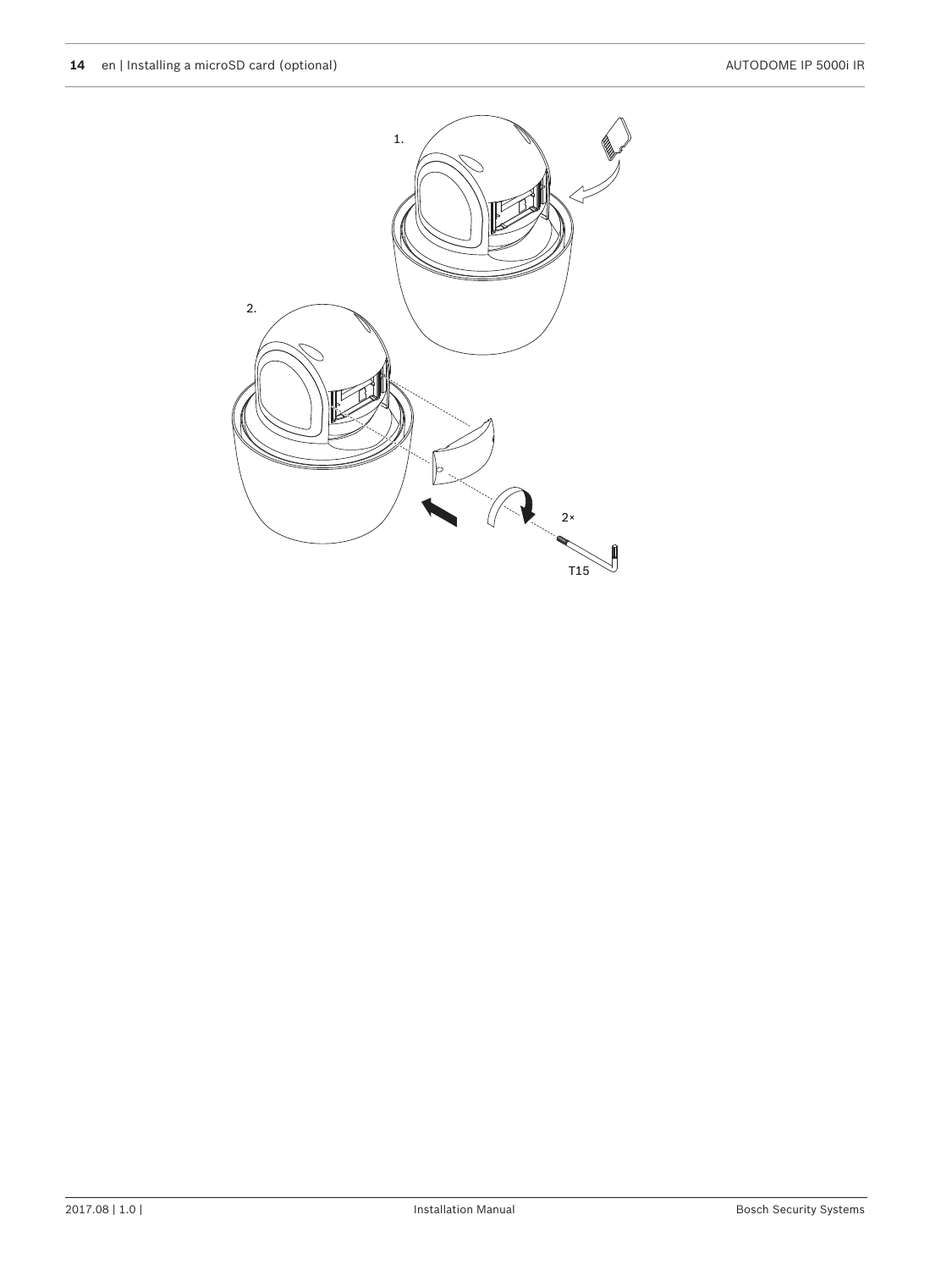## **7 Installing a Surveillance Cabinet and Camera**

The surveillance cabinet can attach directly to a wall, to a corner mount, or to a pole mount. To install the cabinet (power supply box), follow the instructions in the Surveillance Cabinet *Installation Manual*.

1. Thread the cables through the wall and the mounts.

Ensure that the cables are long enough to reach through the mount and the camera's mounting cap to the connections from the camera.

## **7.1 Installing the Wall Mount**

- 1. Slide the mounting flange over the wall mount.
- 2. Attach the wall mount to the mounting flange and fix them on the front door of the Wallmount Surveillance Cabinet by using four M5 screws.

## **7.2 Attaching the Mounting Cap and the Camera**

- 1. To ensure a watertight seal, wrap Teflon tape four times around the threads at the end of the wall mount.
- 2. Attach the mounting cap to the wall mount.
- 3. Thread all connection cables through the mounting cap.
- 4. Attach the hook at the end of the Safety Tether to the loop attached to the top of the camera.
- 5. Connect the mating connectors on the user-supplied cables to the matching connectors on the camera. Refer to the chapter Connection for more information.



- 6. Place the top of the camera inside the mounting cap.
- 7. Rotate the camera approximately 15 degrees in a clockwise direction to lock firmly into place.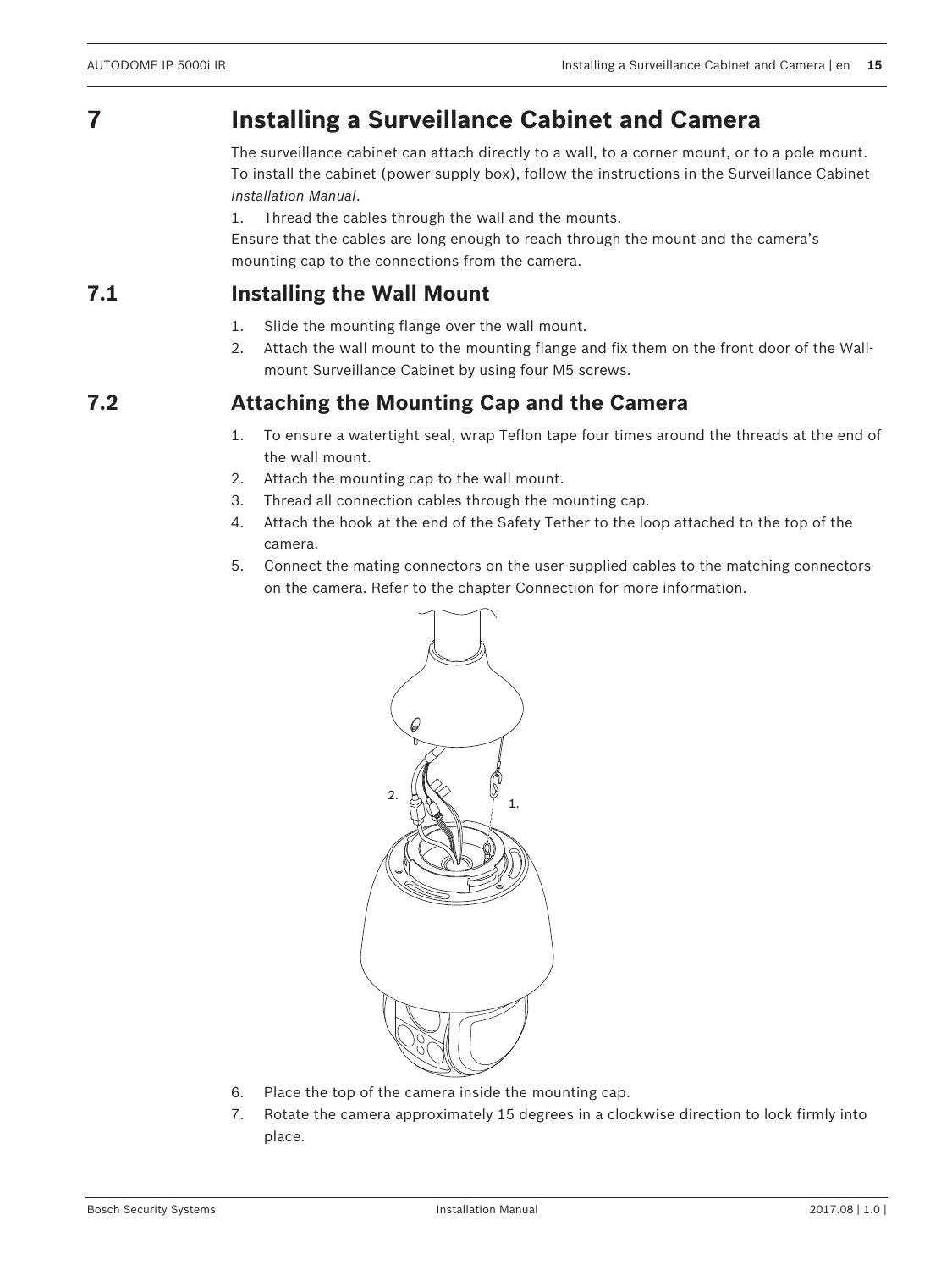

8. Secure the safety locking screw with the T15 Torx screwdriver.

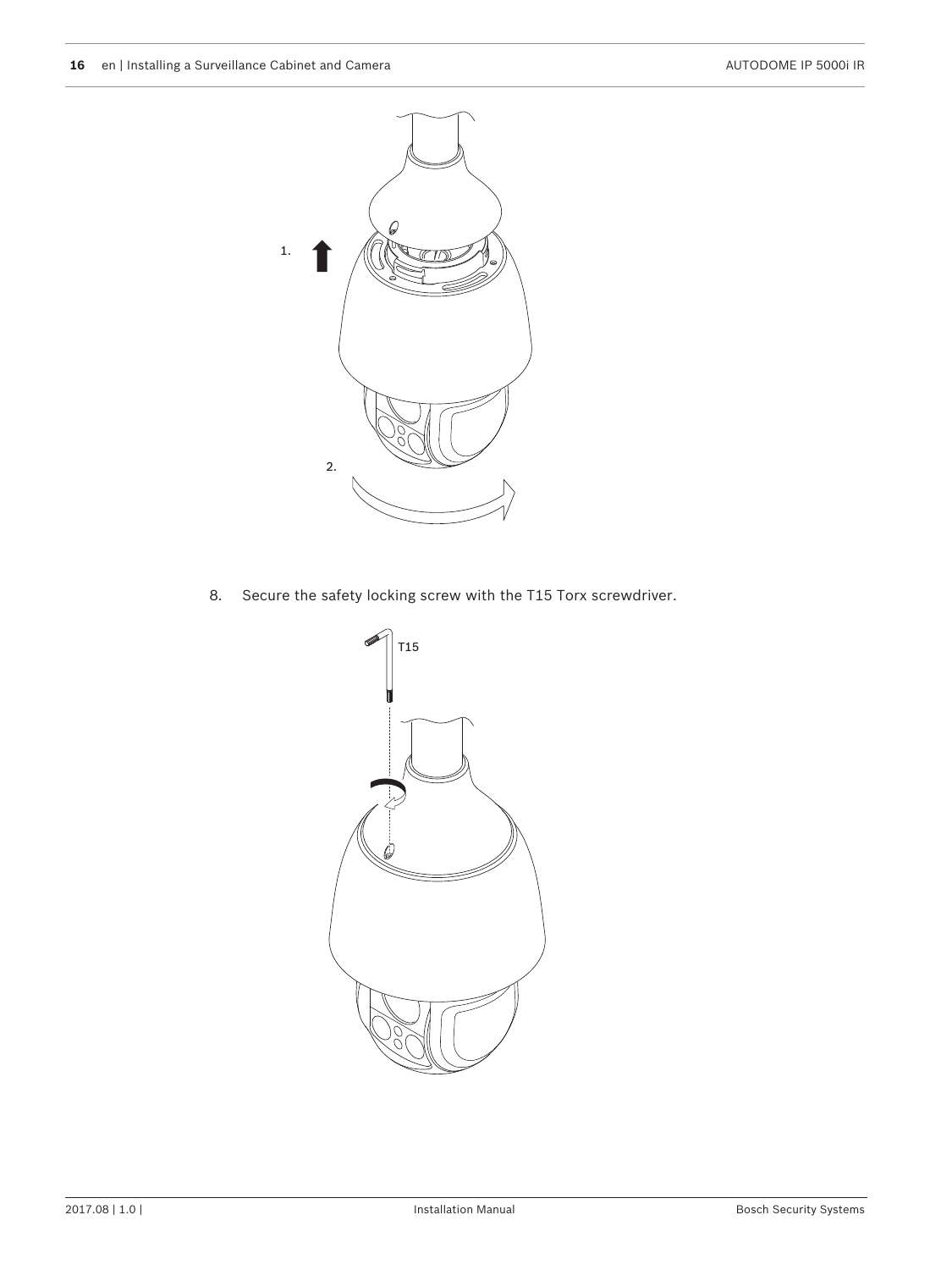## **8 Installing a Roof Mount and Camera**

## **8.1 Installing the Roof Mount**

1. Determine the wall location on the roof for the camera and use the Parapet wall mount bracket as a template to mark the hole locations.

## **Notice!**

Allow enough room below the Parapet Mount Bracket to route the video, control, and alarm wires up through the Parapet arm. In certain installations, you may need to lift the Parapet arm for the camera to clear the top of the wall when it is swung into position. Provide enough slack in the wires to rotate the pipe arm over the roof and back when camera maintenance is required.

2. Prepare the mounting surface for the type of fastener by drilling holes for the mounting anchors as required.



**Figure 8.1: Parapet Wall Mount Bracket and Roof Mount Plate**

|   | Pipe arm                              | 4  | Apply sealant around each fastener hole                                               |
|---|---------------------------------------|----|---------------------------------------------------------------------------------------|
| 2 | Parapet Wall Bracket                  | .5 | Roof Mount Plate                                                                      |
| 3 | 3/8-16 SS Hex Head Bolt<br>(supplied) | 6  | Use a minimum of six (6) fasteners (not<br>supplied). Eight (8) fastener holes shown. |

## **Notice!**



Fasteners are not supplied with the Roof Parapet Mount Kit because the appropriate fasteners depend on the material to which the mount is attached. The material must accommodate a minimum pull-out strength of 275 kg (600 lbs) (for example, 19 mm (3/4 inch) minimum for plywood). Fasteners can include bolts, studs, or lag bolts. All fasteners must be made of corrosion-resistant stainless steel with a diameter of 10 mm (3/8 inch). All bolts must fully extend through the mounting surface and be secured with a flat washer, a lock washer, and a nut. All studs must be anchored to concrete or welded to a steel backing plate. Anchor bolts can be used for blind structures where there is no access to the rear.

3. Apply a weatherproof sealant around each fastener hole at the mounting surface.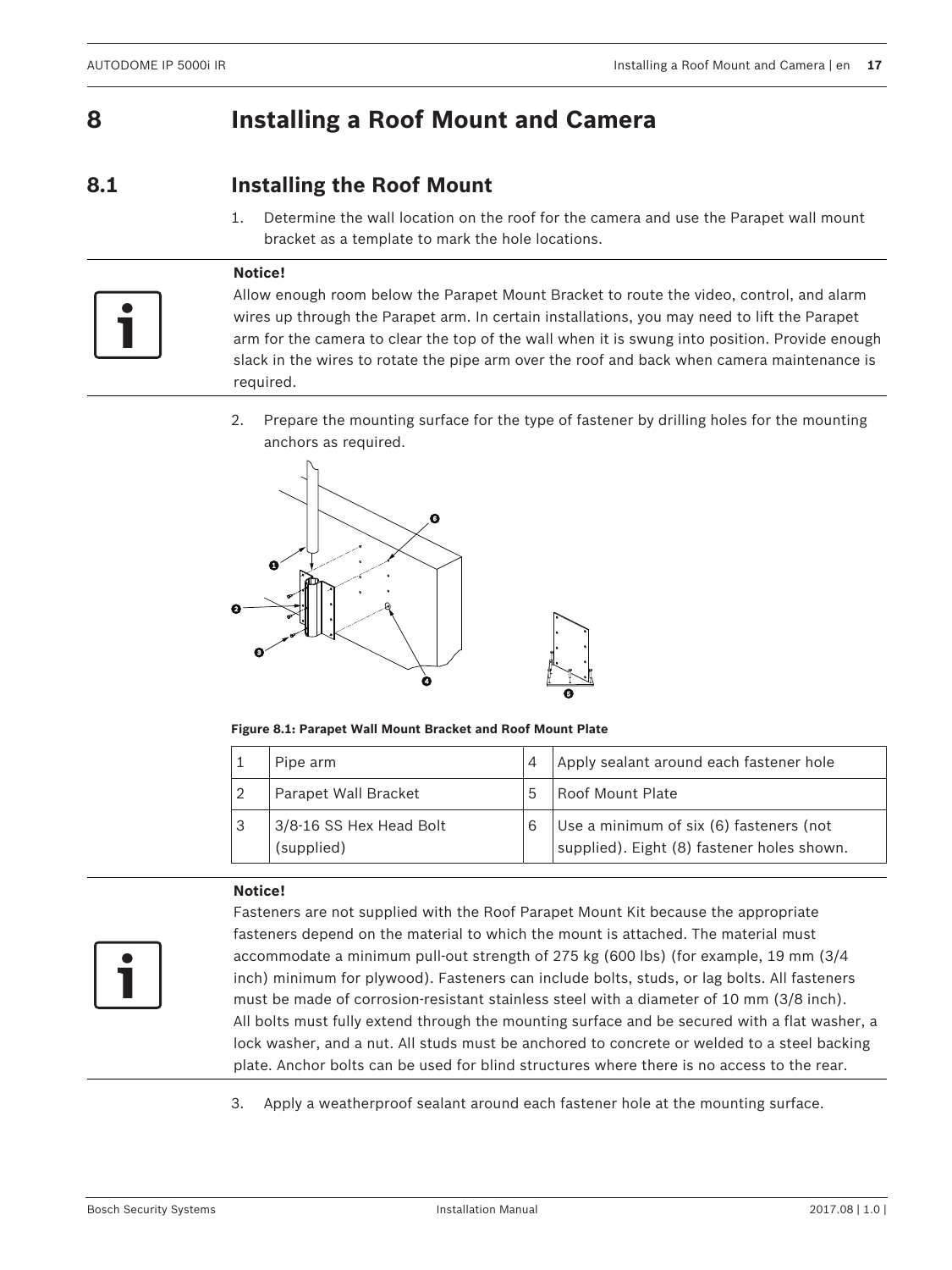- 4. Attach the Parapet Wall Bracket using at least six (6) stainless steel fasteners, three (3) on each side. (The bracket has eight (8) holes.) Be careful not to overtighten the fasteners because it may strip the threads. If attaching the parapet mount to a flat roof, attach the optional LTC 9230/01 Roof Mount Plate to the roof and then attach the Parapet Wall Bracket to the Roof Mount Plate.
- 5. Insert the Parapet Pipe Arm into the mounting bracket until it bottoms in the bracket.
- 6. Remove the End Cap from the front of the arm. Feed the video, control, and power wires up through the bottom of the pipe arm and out the front end.



**Figure 8.2: NDA-U-RMT**

|   | End Cap with O-ring     |
|---|-------------------------|
|   | Parapet Pipe Arm        |
| З | 1/4-20 SS Cap Screw     |
| 4 | Down Pipe               |
| 5 | 10-24 SS Pan Head Screw |

- 7. Fold back the video, control, and power wires at the front end of the arm and route them down and out through the Down Pipe. Replace the End Cap.
- 8. Wrap at least five layers of Teflon tape around the Down Pipe threads.

## **8.2 Attaching the Mounting Cap and the Camera**

- 1. To ensure a watertight seal, wrap Teflon tape four times around the threads at the end of the wall mount.
- 2. Attach the mounting cap to the wall mount.
- 3. Thread all connection cables through the mounting cap.
- 4. Attach the hook at the end of the Safety Tether to the loop attached to the top of the camera.
- 5. Connect the mating connectors on the user-supplied cables to the matching connectors on the camera. Refer to the chapter Connection for more information.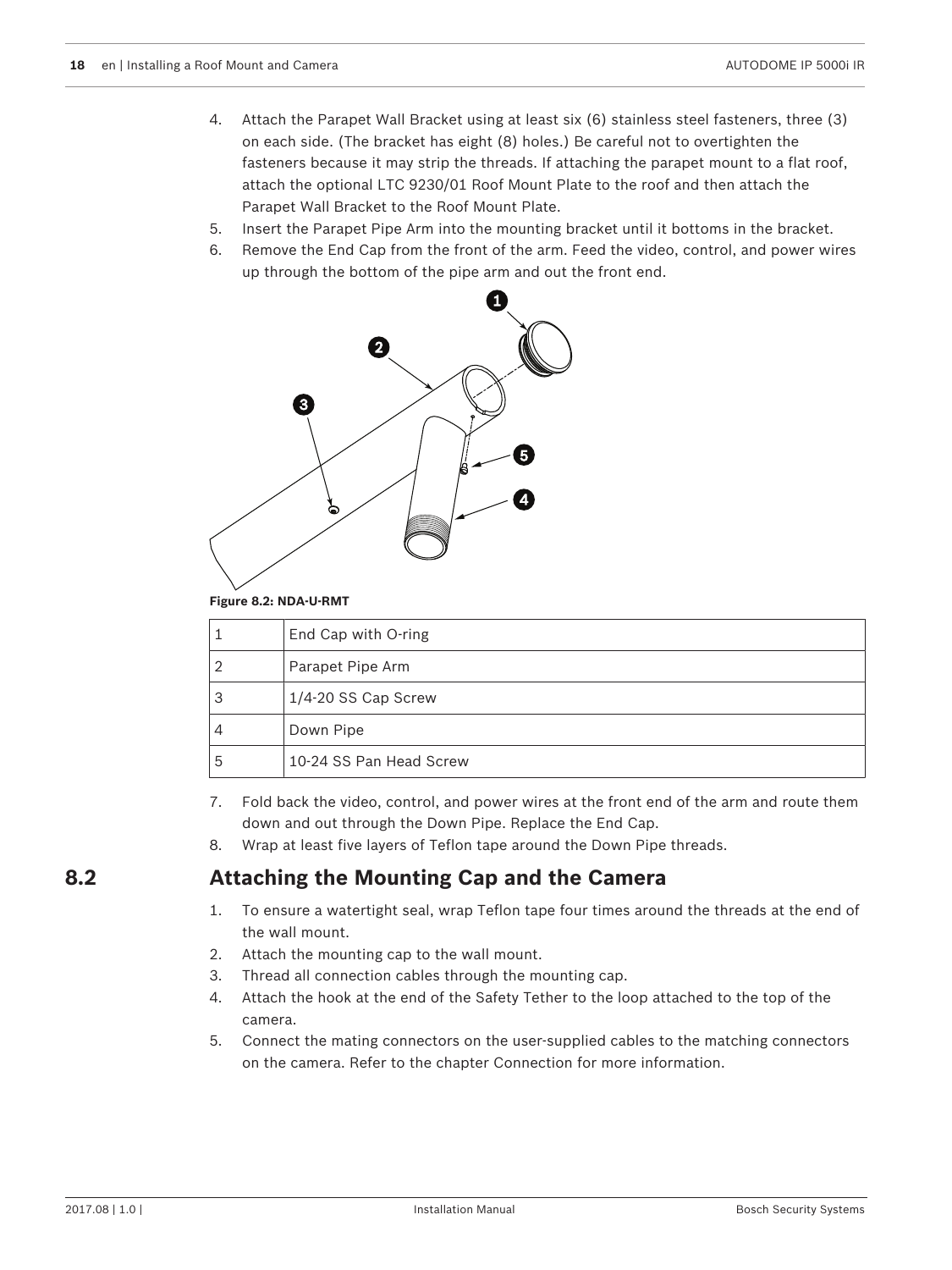

- 6. Place the top of the camera inside the mounting cap.
- 7. Rotate the camera approximately 15 degrees in a clockwise direction to lock firmly into place.



8. Secure the safety locking screw with the T15 Torx screwdriver.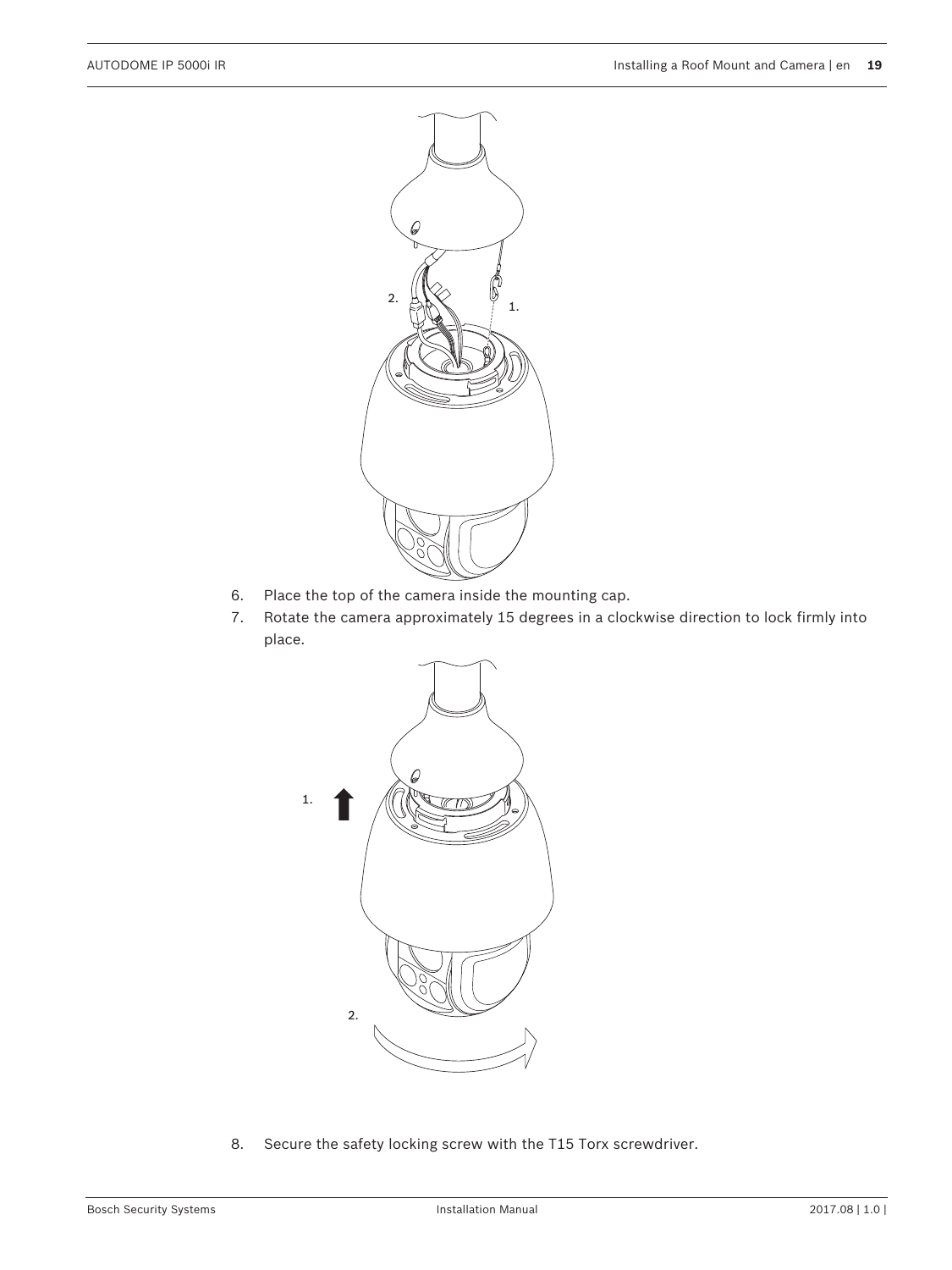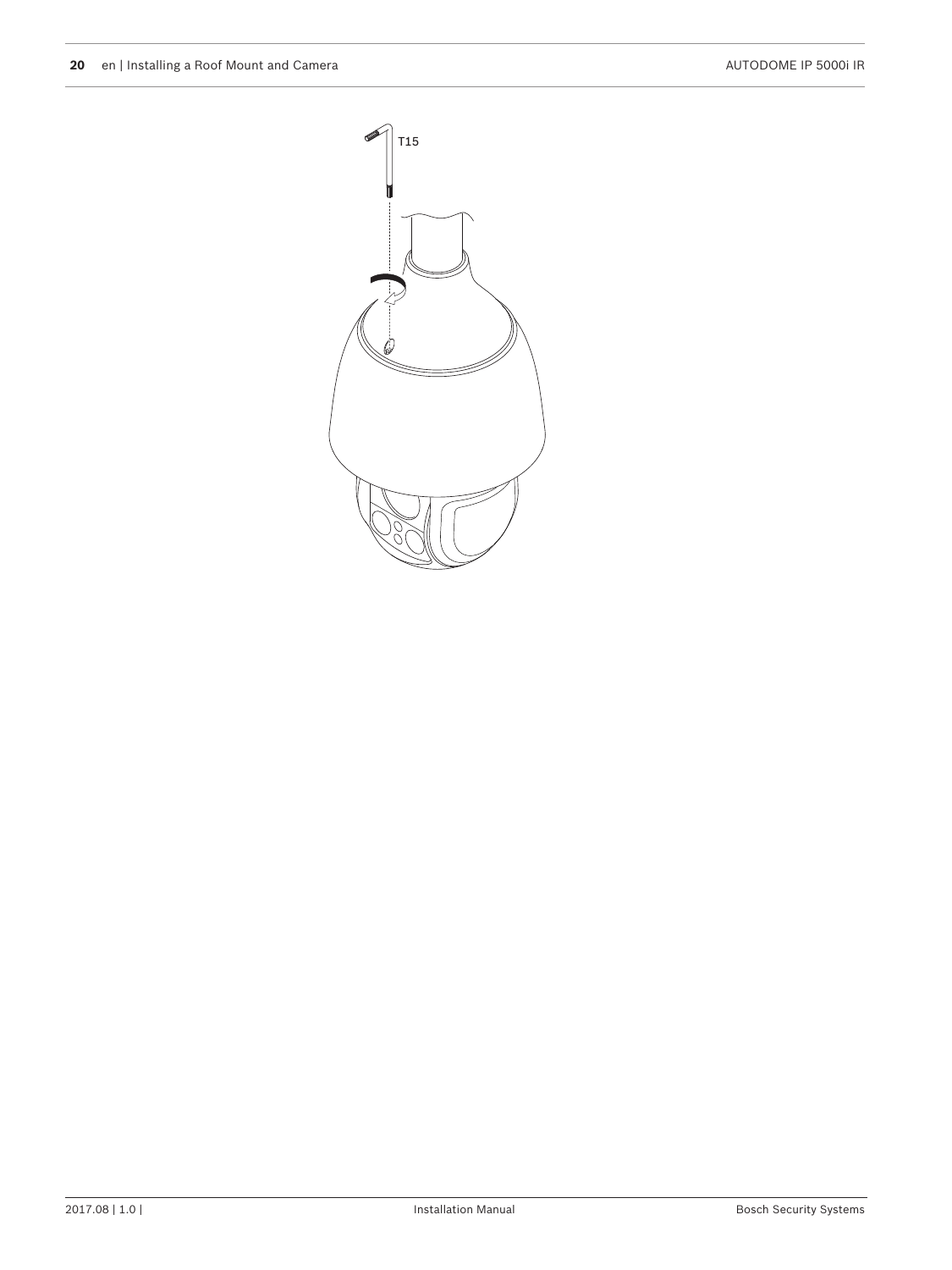## **9 Connection**

#### **Caution!**

**!** 

Compliance with EN50130-4 Alarm Standard – CCTV for Security Applications To meet the requirements of the EN50130-4 Alarm Standard, an ancillary uninterruptable power (UPS) supply is necessary. The UPS must have a **Transfer Time** between 2–6 ms and a **Backup Runtime** of greater than 5 seconds for the power level as specified on the product datasheet.

**Note**: Consult the National Electrical Code (NEC) for cable bundling requirements and limitations.

▶ Connect the cable to the 24 VAC wires from the camera.

| Label ID<br><b>Description</b> |  | <b>Cable Wire Color</b> |
|--------------------------------|--|-------------------------|
| AC <sub>24</sub> V<br>24 VAC   |  | Red                     |
| AC <sub>24</sub> V<br>24 VAC   |  | <b>Black</b>            |
| Earth Ground<br>EARTH          |  | Yellow/Green            |

▶ Connect the Ethernet cable to the RJ45 connector of the camera. The following figure illustrates a typical system configuration.



|  | 1   AUTODOME camera                                     |
|--|---------------------------------------------------------|
|  | 2 IP connection (Ethernet/CAT5/CAT6) (100 m maximum)    |
|  | 3 Network switch                                        |
|  | 4 Network device (computer with monitor, DVR/NVR, etc.) |

 $\blacktriangleright$  If desired, connect the alarm and/or audio wires as identified in the following table.

| Label ID                                | <b>Description</b> | <b>Cable Wire Color</b> |  |
|-----------------------------------------|--------------------|-------------------------|--|
| Alarm Communications   Red<br>ALARM COM |                    |                         |  |
| I ALARM OUT                             | Alarm Out          | Brown                   |  |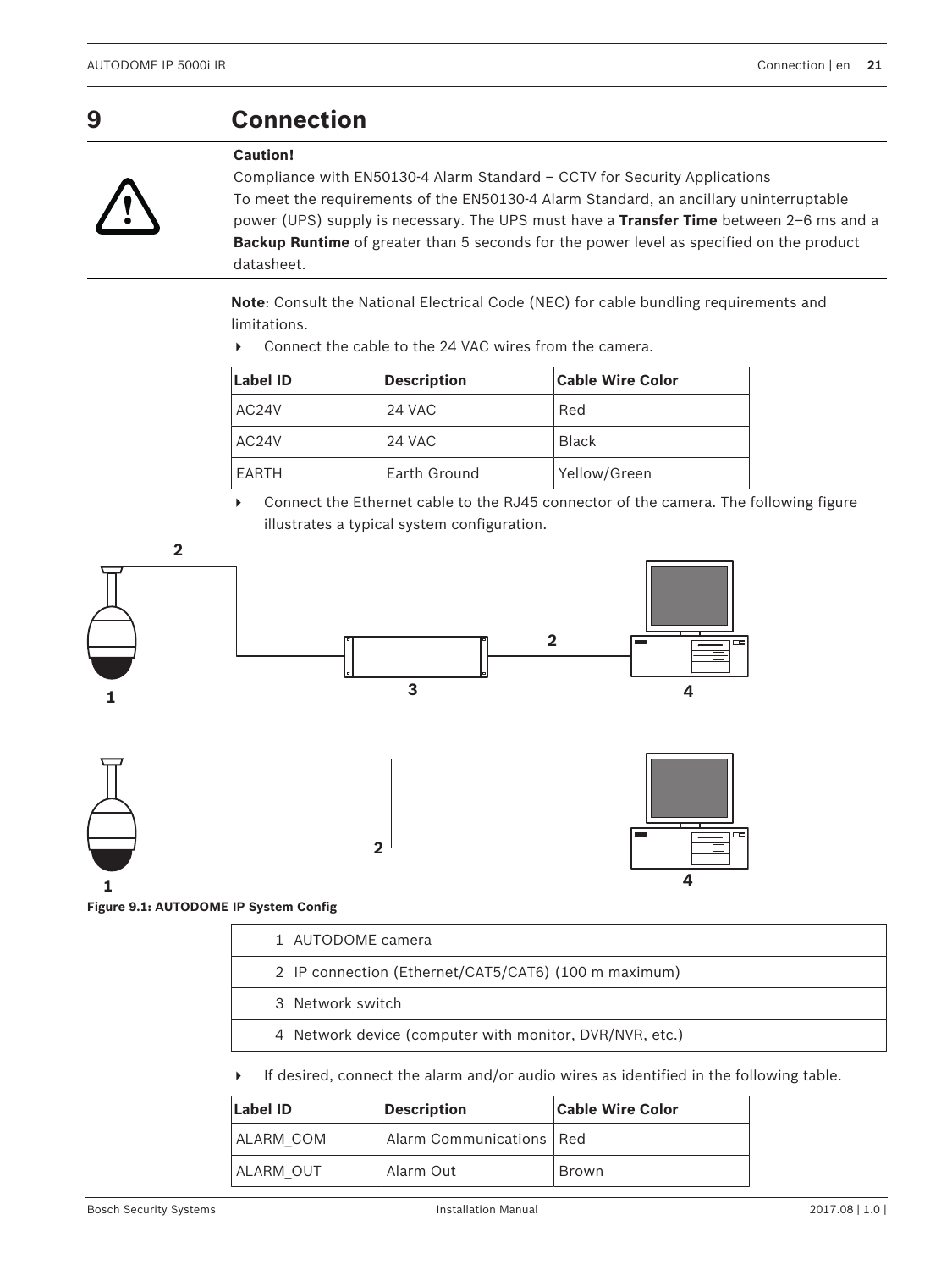| Label ID         | <b>Description</b> | <b>Cable Wire Color</b> |
|------------------|--------------------|-------------------------|
| ALARM IN1        | Alarm In 1         | White                   |
| ALARM_IN2        | Alarm In 2         | Blue                    |
| <b>AUDIO OUT</b> | Audio Out          | Grey                    |
| <b>GND</b>       | Ground             | <b>Black</b>            |
| AUDIO GND        | Audio Ground       | Green                   |
| <b>AUDIO IN</b>  | Audio In           | Purple                  |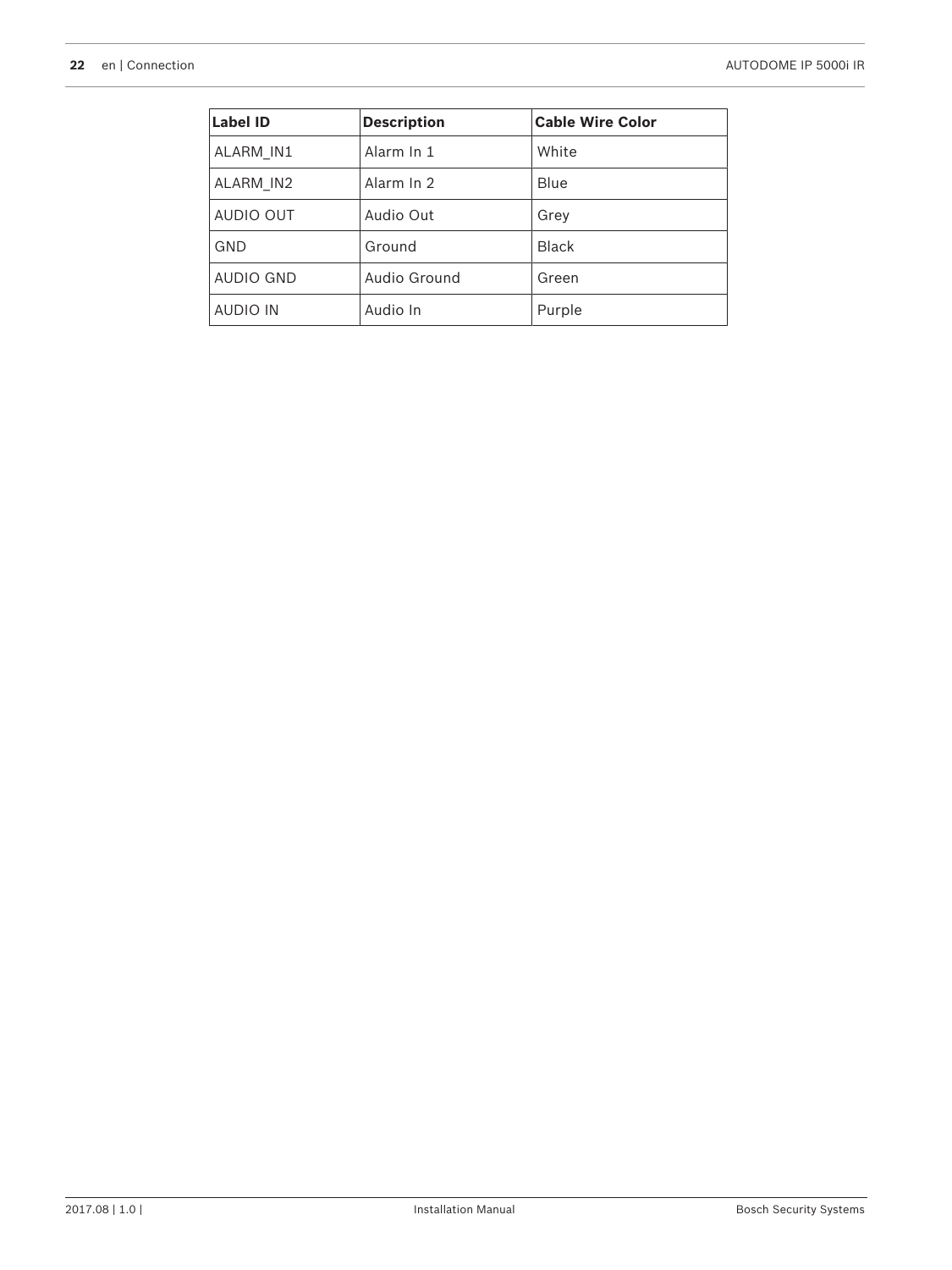## **10 Maintenance**

All bubbles require special care when handling and cleaning to avoid scratches.



#### **Notice!**

To avoid excessive moisture saturation inside the housing, limit the amount of time that the bubble is disconnected from the housing. Bosch recommends that the bubble be removed from the housing for no more than five (5) minutes.

#### **Bubble Handling**

The bubble may be packaged with a protective plastic sheet. It is recommended that the bubble remain stored this way until it is ready to install. Limit handling the bubble, as any scratches can quickly affect visibility.

#### **Bubble Cleaning**

If cleaning the bubble is required, use the following procedures and comply with all the warnings listed below.

#### **Cleaning the Bubble Interior**

The extremely soft interior surface should not be cleaned by rubbing or dusting with a cloth. Use clean dry compressed air, preferably from a spray can, to remove any dust from the interior surface.



#### **Warning!**

Do not use alcohol-based solutions to clean the bubble. This will cause the polycarbonate to cloud and over time cause stress aging, which makes the bubble brittle.

## **Cleaning the Bubble Exterior**

The exterior of the bubble is hard coated for extra protection. If cleaning becomes necessary, only use cleaning solutions and cloths suitable for cleaning safety glass lenses. Dry the bubble thoroughly with a dry nonabrasive cloth to prevent water spots. Never scrub the bubble with any abrasive material or cleaners.

Bosch recommends cleaning the exterior of the bubble with NOVUS "No. 1" Plastic Clean & Shine (or equivalent), according to manufacturer's instructions. Refer to [www.novuspolish.com](http://www.novispolish.com) to order or to find a local distributor.

#### **Cautions**

- Do Not clean bubbles in the hot sun or on very hot days.
- Do Not use abrasive or highly alkaline cleaners on the bubble.
- Do Not scrape the bubble with razor blades or other sharp instruments.
- Do Not use Benzene, Gasoline, Acetone, or Carbon Tetrachloride on the bubble.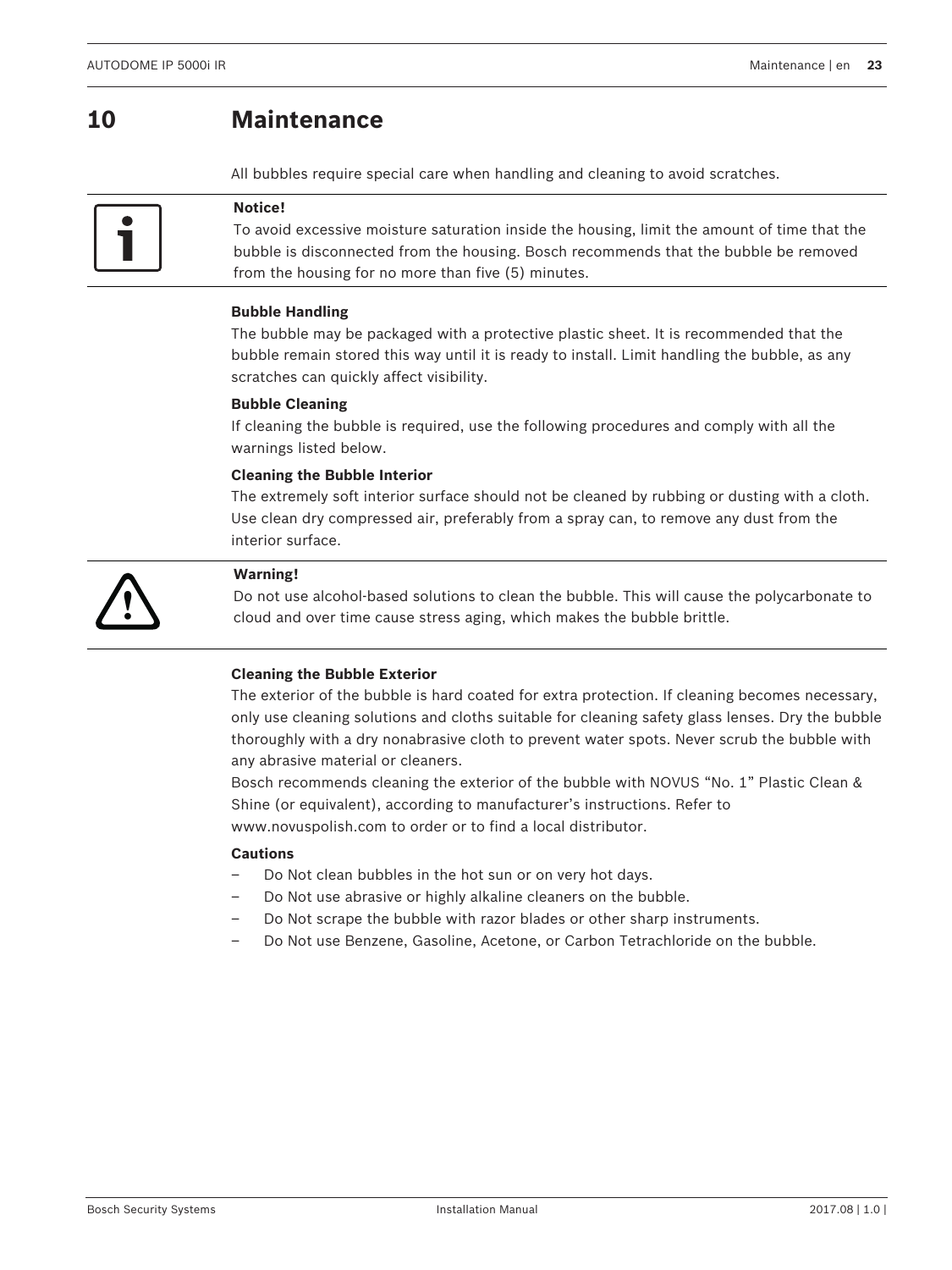## **11 Decommissioning**

## **11.1 Transfer**

The unit should only be passed on together with this installation guide.

## **11.2 Disposal**

| <b>Disposal</b>                                                             |
|-----------------------------------------------------------------------------|
| Your Bosch product has been developed and manufactured using high-          |
| quality materials and components that can be reused.                        |
| This symbol means that electronic and electrical devices that have reached  |
| the end of their working life must be disposed of separately from           |
| household waste.                                                            |
| In the EU, separate collecting systems are already in place for used        |
| electrical and electronic products. Please dispose of these devices at your |
| local communal waste collection point or at a recycling center.             |